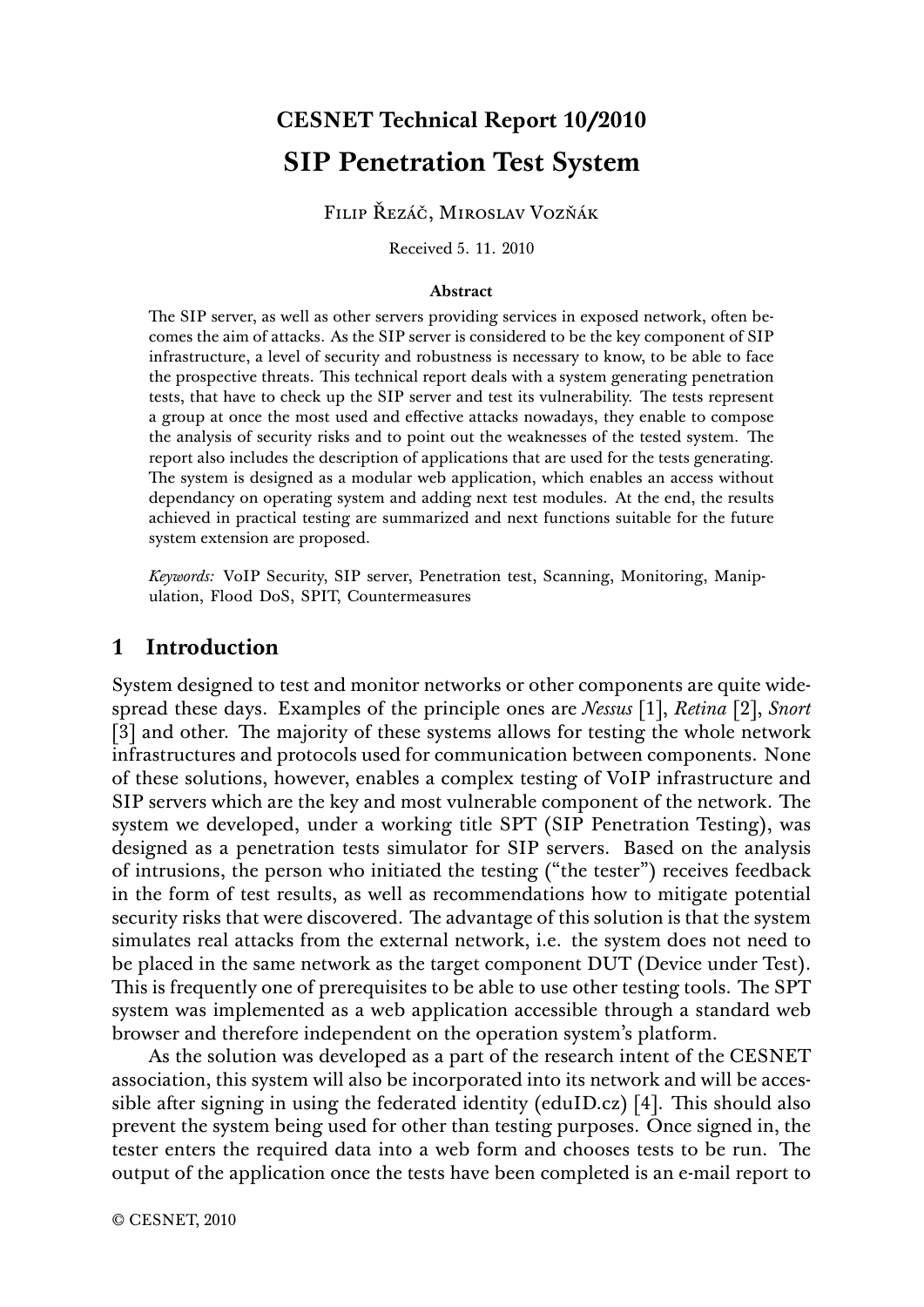the tester. This report contains the results of the tests; and in case some penetrations were successful it also contains recommendations and measures to mitigate such attacks in the future. Figure 1 illustrates the concept of the SPT system. The following chapter describes individual testing methods in detail, their implementation, algorithms used and the impact on the target SIP server.



**Figure 1.** SIP Penetration Tests System Scheme.

# **2** Application Platforms, Algorithms and Their Time Evaluation

Although the system is primarily designed for penetration tests on SIP servers, in reality it can perform full-scale attacks on a particular component and provide feedback on it to the tester. Thus, it is necessary to ensure that the developed system cannot be abused by a third party. The system was designed as a LAMP (Linux, Apache, MySQL, PHP) server [8] and its complete administration including the installation is carried out via a web interface. For reasons stated above, the system will be incorporated into the CESNET's network and will only be accessible to authorised persons.Once the tester fills in the IP address or domain name of the central SIP server and the email address to which the test results will be sent to. Using checkboxes, the tester may define the range of the modules offered for testing. Individual modules are described below in detail.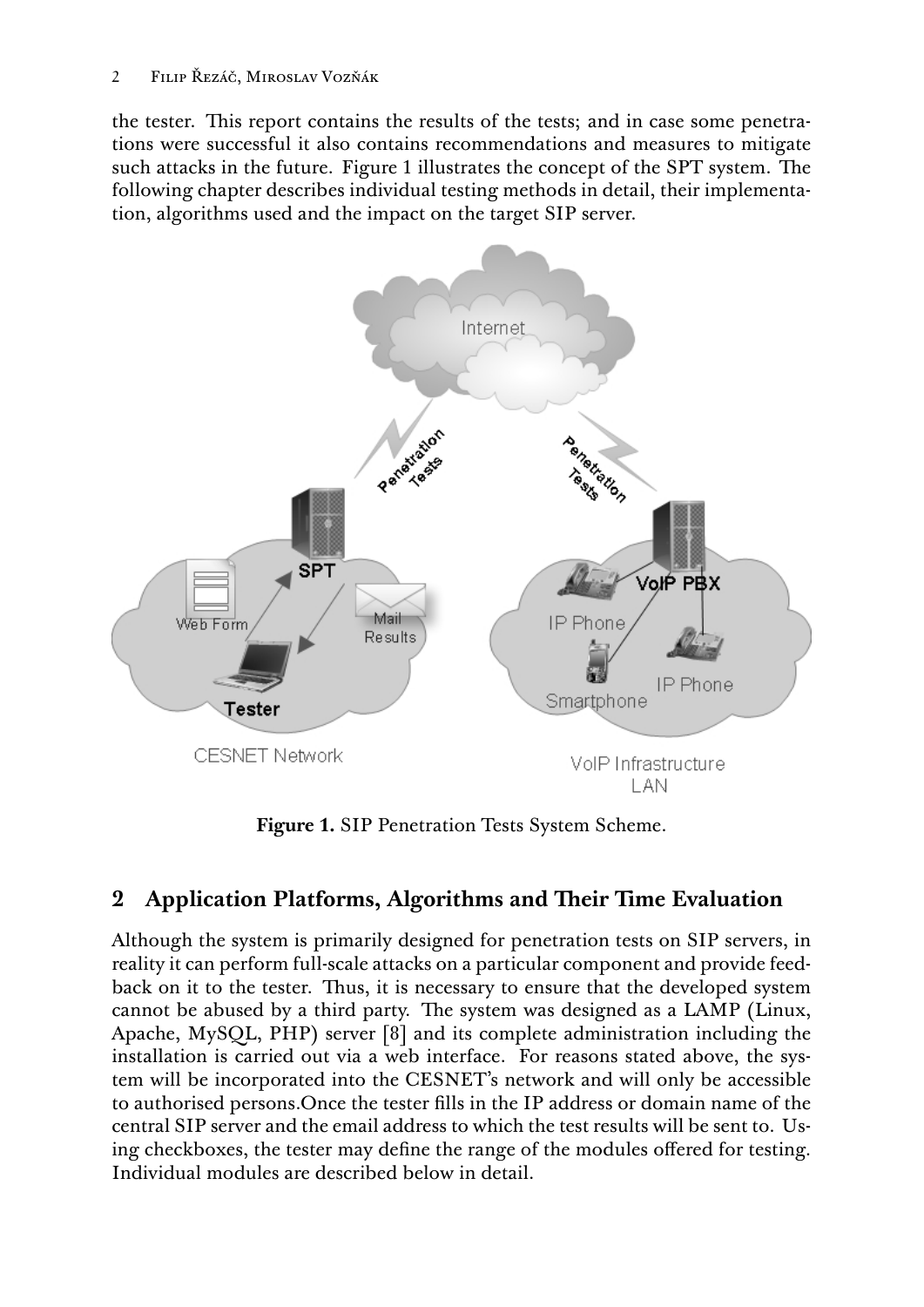#### **2.1 Scanning and Monitoring Module**

In order to be able to carry out an efficient and precise attack on a SIP server, the potential attacker needs to find out the most information about a particular component. This is why we first developed a Scanning and Monitoring ("S&M") module for the SPT system, which is used to test the security of the central against attacks aimed at obtaining information by means of common and available tools (Figure 2).

These tools include for instance *Nmap* [9] or ever more popular *SIPvicious* [10]. SPT system also uses these testing tools. By means of these tools, it is possible to obtain a list of listening ports or a list of user accounts created on the central concerned from an unsecured server. Where the server is not secured sufficiently, they can obtain even the most important, that is passwords to individual accounts. If the tester turns on the test to be carried out, the *Nmap* application is used first to establish open ports. Given the time requirements of the  $T_n$  |s| test, the testing is by default restricted only to several most frequently used ports. Using the web form, the tester can set the range of the tested ports. However the total time set for testing using Nmap is 1800s (30 minutes). The list of available ports is subsequently included in the assessment report together with recommendations how to minimize such ports scanning. Another test which the SPT system can carry out aims at establishing whether SIP server's security allows for obtaining a list of user accounts. For this purpose, *SIPvicious* is used. By sending out OPTION and ACK requests, the application detects what accounts are defined on the SIP server. By default, the system tries the 100-999 range of accounts. Again, the tester may define own range of tested numbers  $E_{nr}$  or import a text file containing strings of alpha-numeric characters or words  $E_{dr}$ .

| Home<br>Logout<br>Version                                                                             |                                                                    |                                                                       |  |  |  |  |  |
|-------------------------------------------------------------------------------------------------------|--------------------------------------------------------------------|-----------------------------------------------------------------------|--|--|--|--|--|
| <b>Settings</b><br>$\rightarrow$ Main<br>$\rightarrow$ S & M<br>$\rightarrow$ DoS<br>$\rightarrow$ RM | <b>S&amp;M</b><br>Do <sub>S</sub><br>Main<br>Scanning & Monitoring | RM SPIT<br><b>SYSTEM</b><br>Version: v0.1b                            |  |  |  |  |  |
| $\rightarrow$ Spit                                                                                    | <b>PORT SCANNING</b>                                               |                                                                       |  |  |  |  |  |
| <b>Menu</b><br>$\rightarrow$ Results                                                                  | <b>Enabled</b><br>Port range                                       | ∩ No ∩ Yes<br>Default ports (20, 21, 22, 23, 53, 80, 443, 5004, 5060) |  |  |  |  |  |
| - Logout                                                                                              | <b>EXTENSIONS SCANNING</b>                                         |                                                                       |  |  |  |  |  |
|                                                                                                       | <b>Enabled</b><br>in ⊙Yes                                          |                                                                       |  |  |  |  |  |
|                                                                                                       | <b>Extensions range</b>                                            | Default extensions (100 - 999)                                        |  |  |  |  |  |
|                                                                                                       | List of passwords                                                  | Browse<br>Default passwords (100 - 999)                               |  |  |  |  |  |
|                                                                                                       | Upload                                                             |                                                                       |  |  |  |  |  |
|                                                                                                       |                                                                    | <b>PREV</b><br><b>NEXT</b>                                            |  |  |  |  |  |

**Figure 2.** SPT System – S&M Module.

Time required to check and create a list of  $T_e$  [s] accounts can be expressed by Equation (1) where c=0.02603 is a time constant obtained by repetitive measurements on a sample of 1000 potential accounts on different target SIP servers [7].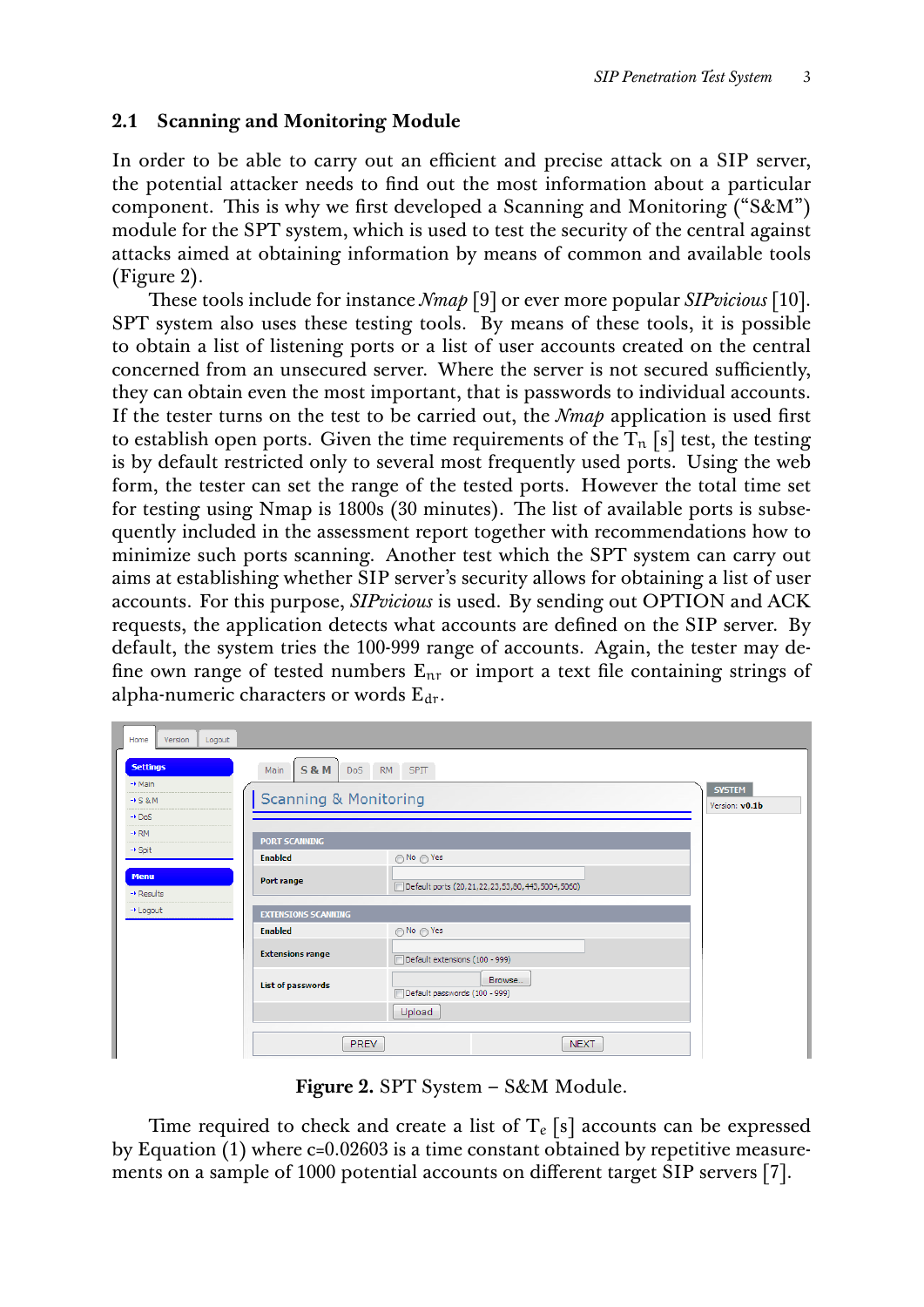4 FILIP ŘEZÁČ, MIROSLAV VOZŇÁK

(1) 
$$
T_e = c \cdot (E_{nr} + E_{dr}).
$$

Number of valid accounts  $E_{valid}$  is derived from Equation (2) where  $E_{invalid}$  is the number of accounts that have been reviewed by the system but not defined on the SIP server.

(2) 
$$
E_{\text{valid}} = (E_{nr} + E_{dr}) - E_{\text{invalid}}
$$
.

Once the system has tested security of the SIP server against detecting accounts, possibility to detect passwords for individual accounts is tested. Again, this testing is carried out by *SIPvicious*. Using a pre-defined range of possible numeric passwords  $P_{nr}$  or an imported text file with alpha-numeric characters or words  $P_{dr}$ , it obtains a list of passwords for individual accounts. Time requirements on this test are expressed in Equation (3).

(3) 
$$
T_p = E_{valid} \cdot (P_{nr} + P_{dr}) \cdot c
$$
.

As shown in Equation (4), we can now determine the estimated time required to carry out the complete S&M test  $T_{\text{sm}}$ . Using the module, we can verify whether the target SIP server is sufficiently secured against such scanning and monitoring attacks.

(4) 
$$
T_{sm} = T_e + T_p + T_n
$$
.

#### **2.2 Denial of Service Module**

One of the most frequently occurring attacks is DoS (Denial of Service). In reality, it consists of several attacks with the same characteristic feature – to lock up or restrict the availability of the attacked service so that it does not function properly. Several types of DoSs [11] can be used to achieve this; our system tests the SIP server using the most frequently used one, Flood DoS. The principle of the attack is to send a large volume of adjusted or otherwise deformed packets to the target component so that it is unable to provide its core services. As a result of the attack, CPU load increases and most of the available bandwidth is consumed, resulting in the SIP server being unable to service regular calls, or only a minimum amount of them. To generate Flood DoS, the SPT system uses two applications: *udpflood* [12] and *inviteflood* [12]. When using *udpflood*, the system generates UDP packets of 1400 bytes which are directed at SIP default port 5060 of the target SIP server. The tester defines the number of generated packets and the system tests whether the packets arrived at the SIP server and whether they cause some restriction of the service availability, see Figure 3. Since we know the packet's size and therefore also the size of the Ethernet frame  $F_{\text{Sudy}}$ , we can, based on the number of generated packets  $P_n$  and the available bandwidth  $B_w$ , determine time  $T_{udp}$  [s] required to carry out the test, see Equation (5).

(5) 
$$
T_{\mu dp} = Fs_{\mu dp} P_n / B_w.
$$

Table 1 provides an overview of time required for different numbers of generated packets  $P_n$  and different bandwidth  $B_w$ . When the other application, *inviteflood*, is used for testing, the system generates INVITE requests at the SIP server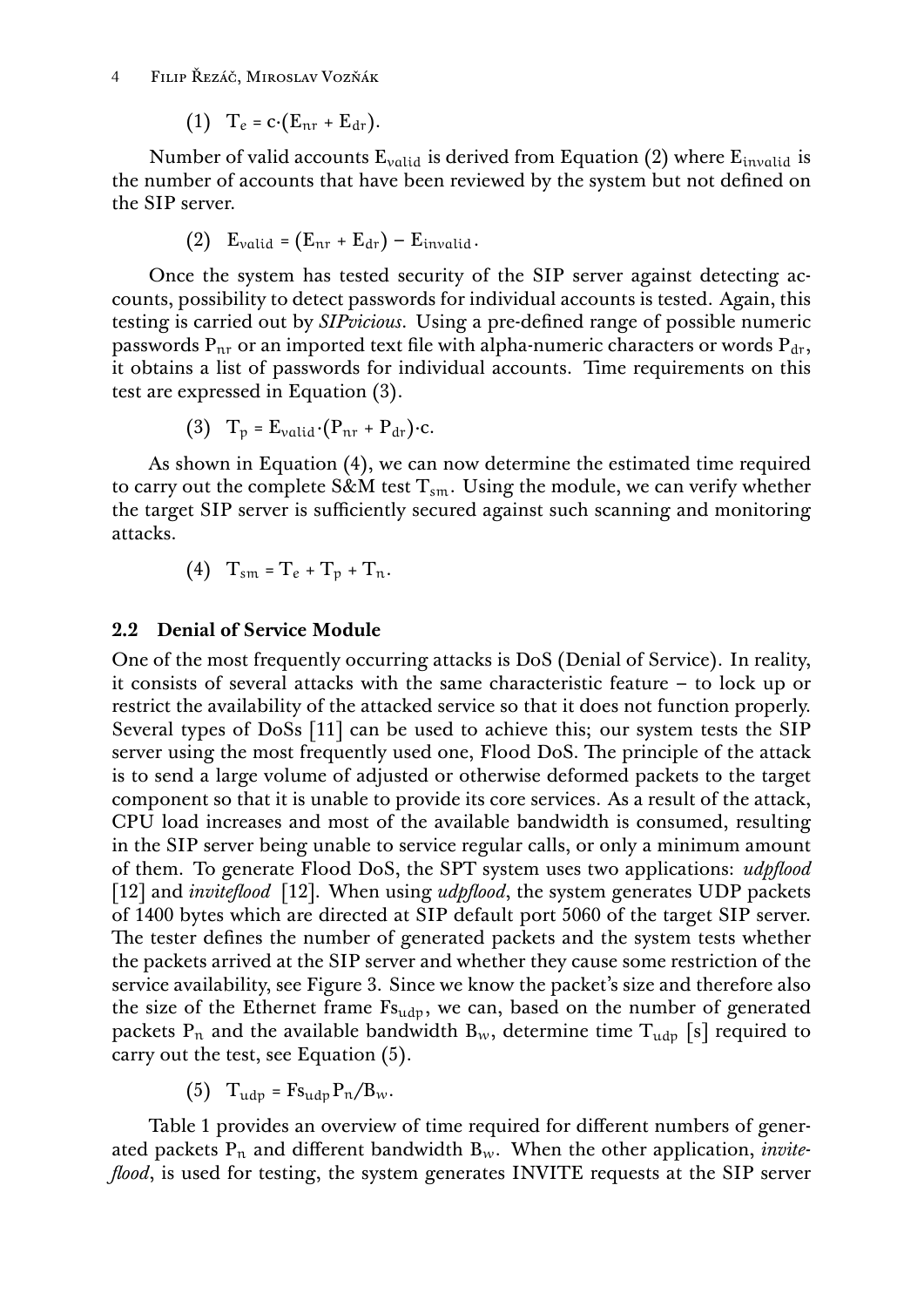| Home<br>Version<br>Logout                                                                                                                                           |                                                                                                                                                                |                                 |
|---------------------------------------------------------------------------------------------------------------------------------------------------------------------|----------------------------------------------------------------------------------------------------------------------------------------------------------------|---------------------------------|
| <b>Settings</b><br>$\rightarrow$ Main<br>$\rightarrow$ S & M<br>$\rightarrow$ DoS<br>$\rightarrow$ RM<br>$\rightarrow$ Spit<br><b>Menu</b><br>$\rightarrow$ Results | <b>S&amp;M</b><br><b>DoS</b><br><b>SPIT</b><br>Main<br>RM<br>Denial of Service<br><b>DENIAL OF SERVICE</b><br><b>Enabled</b><br>∩ No ∩ Yes<br><b>UDP FLOOD</b> | <b>SYSTEM</b><br>Version: v0.1b |
| - Logout                                                                                                                                                            | <b>Enabled</b><br>in ⊙Yes<br><b>Number of packets</b>                                                                                                          |                                 |
|                                                                                                                                                                     | <b>INVITE FLOOD</b><br>Enabled<br>∩ No ∧ Yes<br><b>Number of packets</b><br><b>Valid extension</b><br>Random valid extension<br><b>PREV</b><br><b>NEXT</b>     |                                 |

**Figure 3.** SPT system – DoS module.

which are directed at an existing account. This method is very successful as most of today's SIP servers require an authentication for INVITE requests. As the INVITE requests generated by our system do not contain any authentication string, the SIP server returns SIP answer 407 Proxy Authentication Required.

| <b>Table 1.</b> Udpflood Attack Time Duration with Different Bandwidth and Number |  |  |
|-----------------------------------------------------------------------------------|--|--|
| of Generated Packets.                                                             |  |  |

|                           | Bandwidth [Mbit/s] and the Attack Time $T_{\text{udp}}$ [s] |        |        |            |
|---------------------------|-------------------------------------------------------------|--------|--------|------------|
| Number of Packets – $P_n$ | 10                                                          | 25     | 50     | <b>100</b> |
| 100 000                   | 113.12                                                      | 45.25  | 22.63  | 11.31      |
| 200 000                   | 226.24                                                      | 90.50  | 45.26  | 22.62      |
| 300 000                   | 339.36                                                      | 135.75 | 67.89  | 33.93      |
| 400 000                   | 452.48                                                      | 181    | 90.52  | 45.24      |
| 500 000                   | 565.60                                                      | 226.25 | 113.15 | 56.55      |
| 600 000                   | 678.72                                                      | 271.5  | 135.78 | 67.86      |
| 700 000                   | 791.84                                                      | 316.75 | 158.41 | 79.17      |
| 800 000                   | 904.96                                                      | 362    | 181.04 | 90.48      |
| 900 000                   | 1018.08                                                     | 407.25 | 203.67 | 101.79     |
| 1 000 000                 | 1131.20                                                     | 452.5  | 226.3  | 113.1      |

With the large volume of incoming requests, the load of SIP server's CPU increases. The tester can set the value of a valid account in the system manually, or it can be randomly selected from the previously obtained list of valid accounts  $E_{valid}$ . As in the previous case, we can, based on the number of generated packets  $P_n$  and the available bandwidth  $B_w$ , determine time  $T_{\text{invite}}$  [s] required to carry out the test, see Equation (6).

(6) T<sub>invite</sub> = Fs<sub>invite</sub> 
$$
P_n/B_w
$$
.

Figure 4 illustrates the impact of the change in bandwidth on CPU load when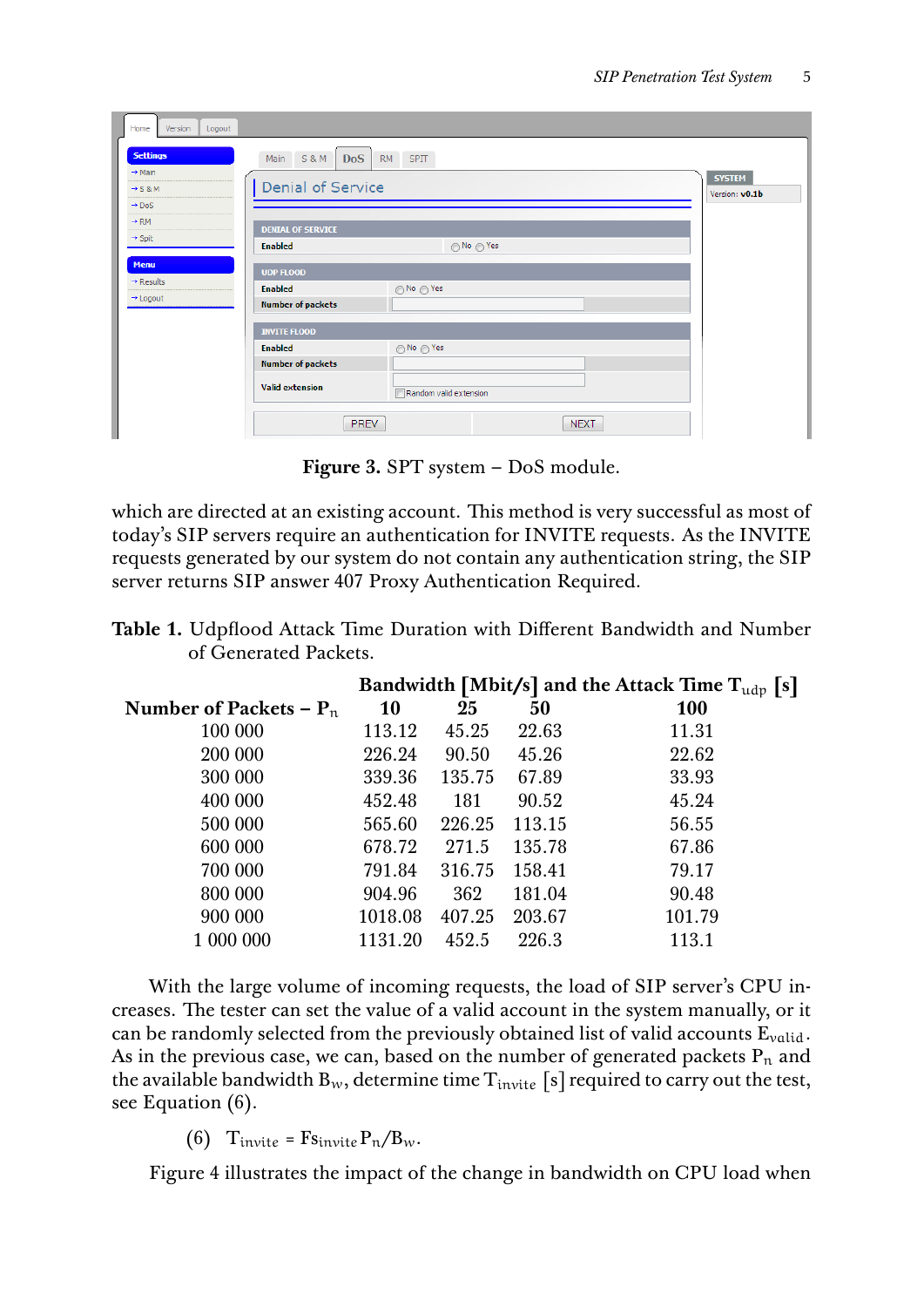simulating an *udpflood* attack. The chart also clearly shows resistance of the two popular open-source SIP servers, Asterisk PBX [5] and OpenSIPS [6], to UDP Flood DoS attacks. Both centrals have been installed on the same HW of Dell PowerEdge R510 server to eliminate any potential difference in computational performance. To change bandwidths, we used HW emulator from the Simena networks. CPU load on individual centrals was measured by means of *dstat* [13]. The chart shows that OpenSIPS is many times more resistant to UDP DoS attacks than Asterisk. Total time required to carry out DoS tests  $T_{dos}$  is determined as in Equation (7).

(7) 
$$
T_{\text{dos}} = T_{\text{udp}} + T_{\text{invite}}
$$

Results and success rate of DoS tests carried out are included in the report for the tester.



**Figure 4.** Impact of change in bandwidth on CPU load in case of udpflood attack.

### **2.3 Registration Manipulation Module**

Once the potential perpetrator obtains information about existing accounts, he can manipulate these accounts quite easily. The SPT system we developed can also test SIP servers' security, i.e. measures against manipulating the registration, see Figure 5.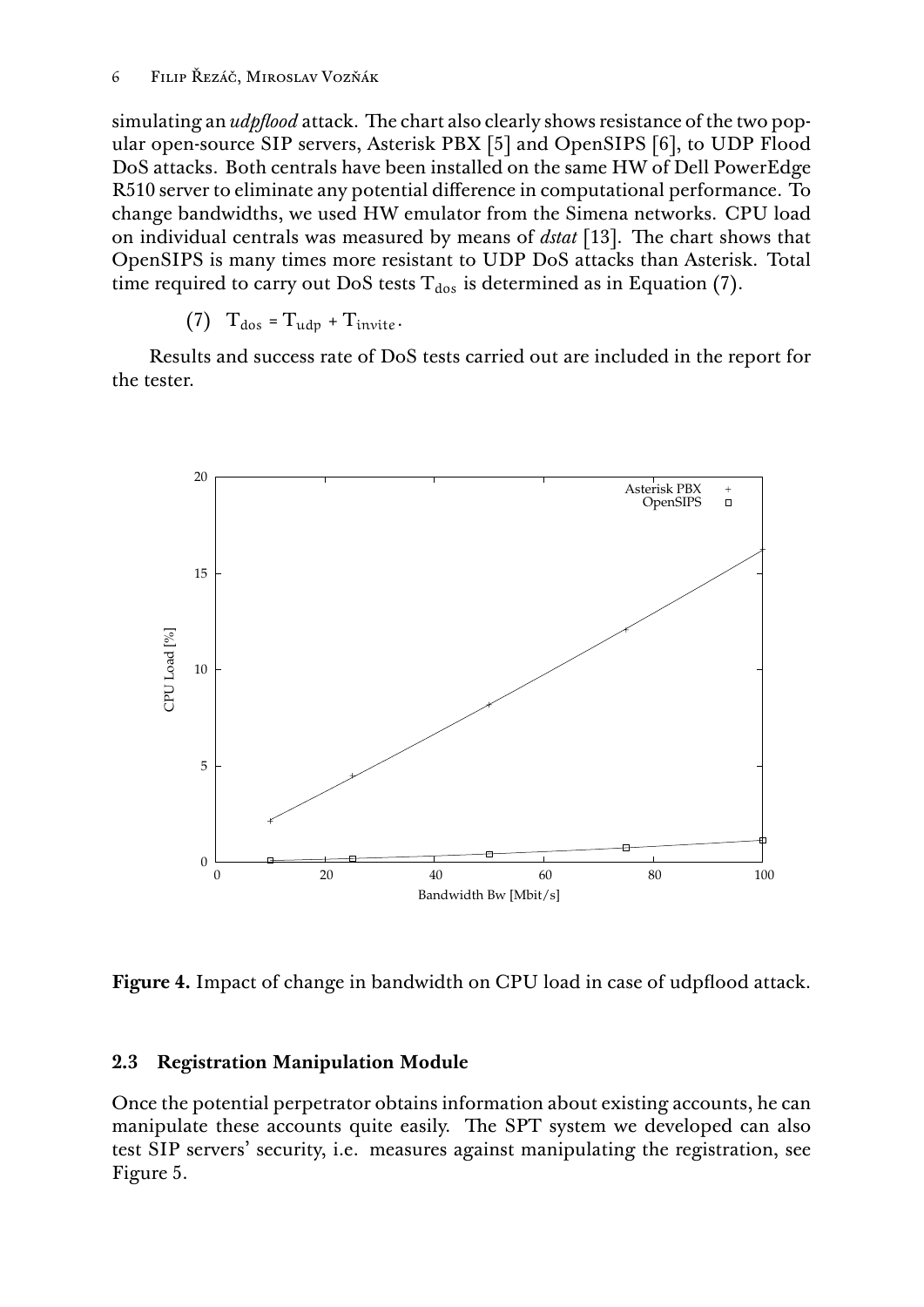To carry out this test, the system uses *reghijacker* [12] which substitutes the legitimate account registration with a fake, non-existing one. This type of attack can easily be expanded to a so called MITM, Man-in-the-Middle [11]. In this attack, a non-existent user is substituted by a valid SIP registration and all incoming signaling and media to the legitimate registration will be re-directed to the newly created registration. In this case, the tester needs to define the value of the SIP account which is to be stolen in the system and where authentication of REGISTER request is allowed, also a password to this account. Where the tester fails to define these values, the system automatically assigns an account and its password from the list created while scanning and monitoring the central. Time required to carry out the test  $T_{rm r}$  is insignificant compared to operational times of other modules.

| Home<br>Logout<br>Version                 |                                                                          |                                 |
|-------------------------------------------|--------------------------------------------------------------------------|---------------------------------|
| <b>Settings</b>                           | <b>RM</b><br><b>S&amp;M</b><br>Do <sub>S</sub><br>Main<br><b>SPIT</b>    |                                 |
| $\rightarrow$ Main<br>$\rightarrow$ S & M | <b>Registration Manipulation</b>                                         | <b>SYSTEM</b><br>Version: v0.1b |
| $\rightarrow$ DoS<br>$\rightarrow$ RM     |                                                                          |                                 |
| $\rightarrow$ Spit                        | <b>REGISTRATION MANIPULATION</b><br><b>Enabled</b><br>∩ No ∩ Yes         |                                 |
| <b>Menu</b><br>$\rightarrow$ Results      | <b>SIP ID username</b><br>Random valid account<br><b>SIP ID password</b> |                                 |
| → Logout                                  | <b>PREV</b><br><b>NEXT</b>                                               |                                 |

**Figure 5.** SPT System – RM Module.

# **2.4 SPIT Module**

Today, one of the most popular attacks on the Internet is spam. It is estimated that spams account for 80–90% of total attacks on the Internet. Security experts predict that Spam over Internet Telephony (SPIT) will be a major threat in the future. The level of annoyance is even greater than with classical spam. Our team in CESNET had developed SPITFILE [14], [15] which served as a testing tool while developing security against such type of attacks. The SPT system uses the core of this application, together with *Sipp* [14], [15], to simulate a SPIT attack on the target SIP server (Figure 6). In the form, the tester defines the value of a valid SIP account – the called party to which the SPIT call will be directed and then the value and password to a valid SIP account – the caller through which the call will be initiated. Where the tester fails to define these values, the system automatically assigns an account and an appropriate password from the list created while scanning and monitoring the central.

If the attack was successful, a SIP call is initiated from the caller's account, and the end device with the registered account of the called party starts ringing. Once the call is answered, a pre-recorded message is played and the call terminated. Time required to carry out the test  $T_{\text{snit}}$  is determined by the length of the pre-recorded message. The final report on penetration tests which the tester receives via e-mail, will, besides information on all previous tests, also contain an analysis and success rate of the SPIT module's test.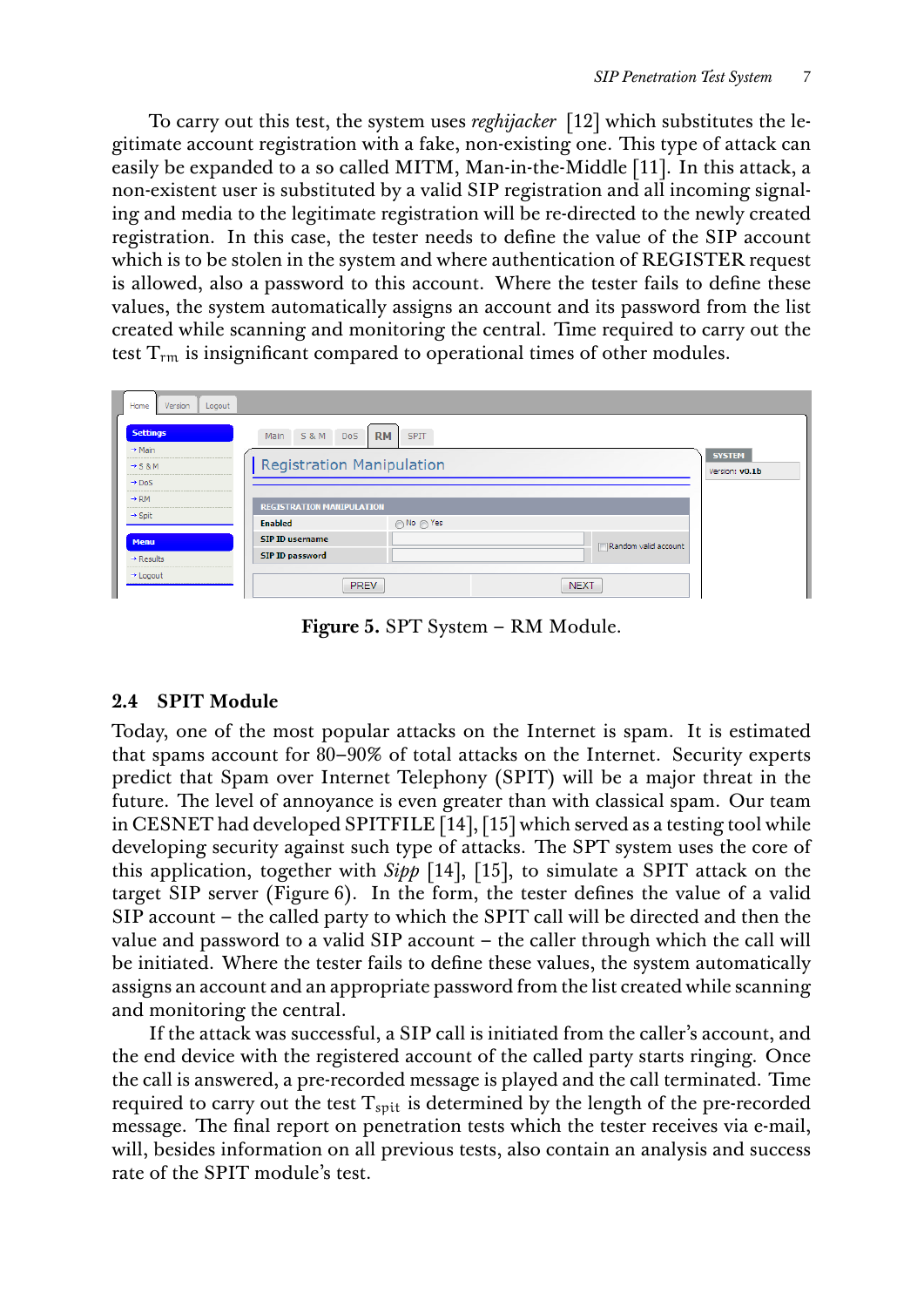#### 8 FILIP ŘEZÁČ, MIROSLAV VOZŇÁK



**Figure 7.** Division of the SPT system into individual modules.

Figure 7 illustrates the division of the SPT system into individual modules and shows time intervals necessary to carry out individual tests in respective modules. Time requirements of the whole SPT system can be expressed by Equation (8). Its value depends on many factors and can radically change in accordance with the type of tests requested by the tester. Its value is for reference only.

$$
(8) Tspt = Tsm + Tdos + Trm + Tspit.
$$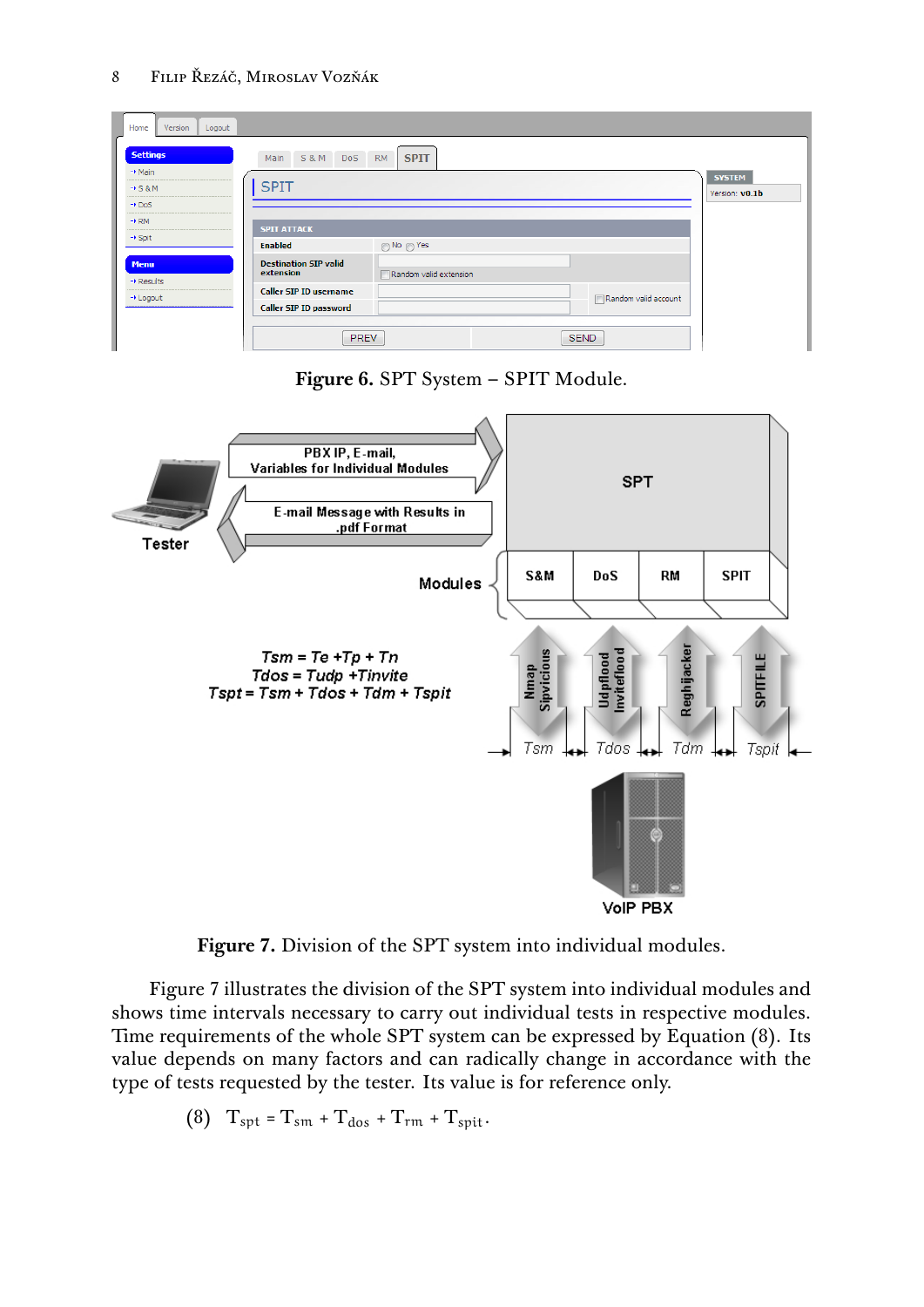# **3 Practical Testing and Countermeasures**

Although the SPT system is still in the phase of intensive testing and development, basic operational tests of all available modules were carried out. Each test is accompanied by a short description of countermeasure's principles and methods [12] which should limit or completely mitigate potential security gaps that were revealed during SIP servers' testing.

Figure 8 describes the basic testing topology. The system is denoted as SPT and Asterisk as VoIP PBX. Asterisk was installed at Dell PowerEdge R510 server.



**Figure 8.** SIP Penetration Tests System Testbed.

# **3.1 Scanning and Monitoring Module Testing and Countermeasures**

The first step was to record SIP server's IP address and the e-mail address to send the final report to. Next, the S&M module and subsequently *Nmap* and *SIPvicious* applications were launched. Values for *Nmap* were set by default, value of Enr for *SIPvicious* was set to the range between 1000–9999. The device found all three registered accounts  $E_{valid}$  7001–7003 and listed open TCP and UDP ports at Asterisk. Once  $P_{nr}$  was set to 7001–7003 and a text file  $P_{dr}$  containing test and 7003ab string, the test to obtain passwords to individual accounts was also successful (Figure 9a). Total time incurred on testing module  $T_{\text{sm}}$ 235s. If we had to protect and prevent SIP server from scanning and monitoring, then an implementation of firewall is the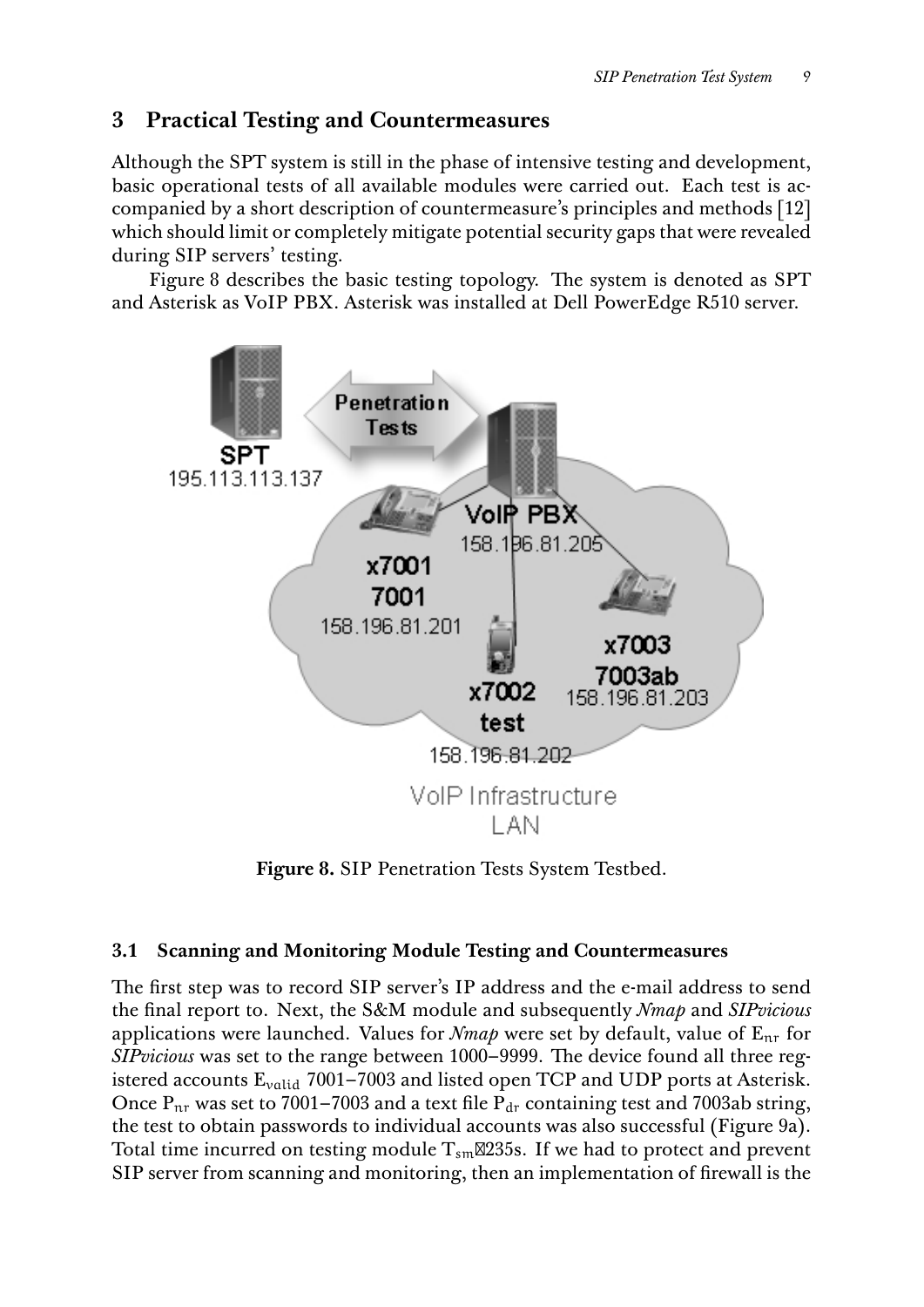effective solution or an intrusion detection system that is able to distinguish scanning and monitoring. The next effective solution is to divide the network logical infrastructure into VLANs and decompose the provided services into more physical servers (TFTP, HTTP servers). The prevention of accounts and passwords detection is difficult, moreover, the tools for detection apply the standard SIP methods and is not trivial to distinguish legitimate behaviour from an attack. In this case, there is recommended to divide the infrastructure into individual VLANs so that the detection for intruder was as difficult as possible.

# **3.2 DoS Module Testing and Countermeasures**

Using *udpflood*, the tester sent 500000 UDP packets directly to port 5060. Bandwidth was set to 100Mbit/s, Asterisk processed 90% calls. Once the test was completed, Asterisk recovered to a full operation mode. To be able to compare, we substituted Asterisk by OpenSIPS in this test. Call processing under the same attack was entirely error-free. When testing using *inviteflood* on the valid account 7001, we found out that this attack is much more destructive in terms of computational power. As early as at 100000 INVITE request when  $T_{\text{invite}}$  29s, CPU load for both Asterisk and OpenSIPS reached 100 % and failed to process a single incoming or outgoing call. Once the test was completed, both centrals recovered to a full operation mode (Figure 9b).

The possibilities, how to protect from Flood DoS attacks, are the following: to divide the network infrastructure into separate VLANs, to have in use solely TLS, to implement L2 network elements with DoS detection or to apply SIP firewall that can detect DoS attacks and minimalize their impact.

# **3.3 RM Module Testing and Countermeasures**

When testing possibility for registration manipulation, we entered values of account 7003 and its password 7003ab manually into the system. Once the test was completed, we established whether the attack was successful. The aim of the attack was to de-register account 7003 and to direct all incoming calls to a fake account which does not exist. Thus, calls were terminated as unconnected. The call to 7003 was not put through at all, so the test was made successfully (see Figure 9c). The TCP over the TLS is recommended at transport level to prevent a registration hijacking because the manipulation with TCP requires higher complexity and TLS provides encryption. Next option, how to minimalize this threat, is to use REGISTER message authentication. We could decrease the registration interval, as well, it is quite simple but effective.

# **3.4 SPIT Module Testing and Countermeasures**

As stated above, we used SPITFILE application, developed by this report's authors, to test the central's vulnerability to SPIT attacks. The tester entered manually into the system the value of a valid account 7002 on which a SPIT attack was to be initiated, as well as the value of a valid account 7003 and password to it (7003ab) which was supposed to initiate the SPIT call. Once the test was launched, SPITFILE reg-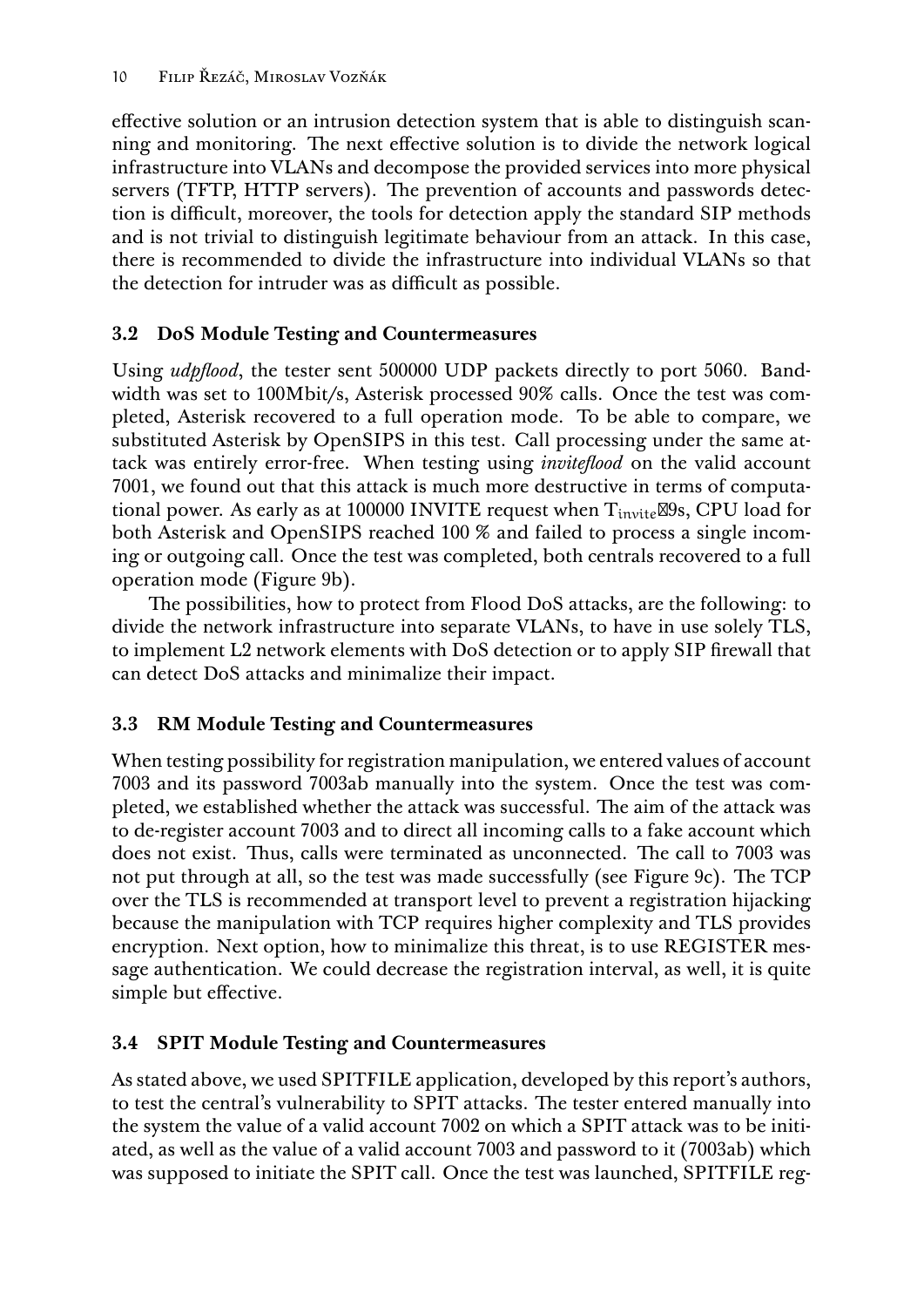

**Figure 9.** SIP Penetration Tests System Testbed. a) Scanning and Monitoring Tests, b) DoS Tests, c) Registration Manipulation Tests, d) SPIT Tests.

istered on the participant 7003 and then started to generate a call to account 7002. The end device registered on 7002 began ringing, and once the call was answered, a recording with an advertisement was played (Figure 9d).

A few methods exist how to restrict the SPIT propagation, which are more or less efficient, but their combination bring quit strong protection against the type of attack. Among these methods the utilization of the various automatically or manually editable lists belong, on their base the call is permitted or prohibited, eventually an interaction with voice menu can be the effective protection against call bots. Authors developed own solution ANTISPIT [14], [15] that exploits the specific human behaviour and automatically modifies the Blacklist table without participation of called party, the approach is based on the statistical Blacklist.

### **4 Conclusion and Future Work**

The aim of the authors was to develop a tool to carry out penetration tests on SIP servers. The system that was designed and implemented consists of several modules that are able to generate selected types of attacks which the authors deem most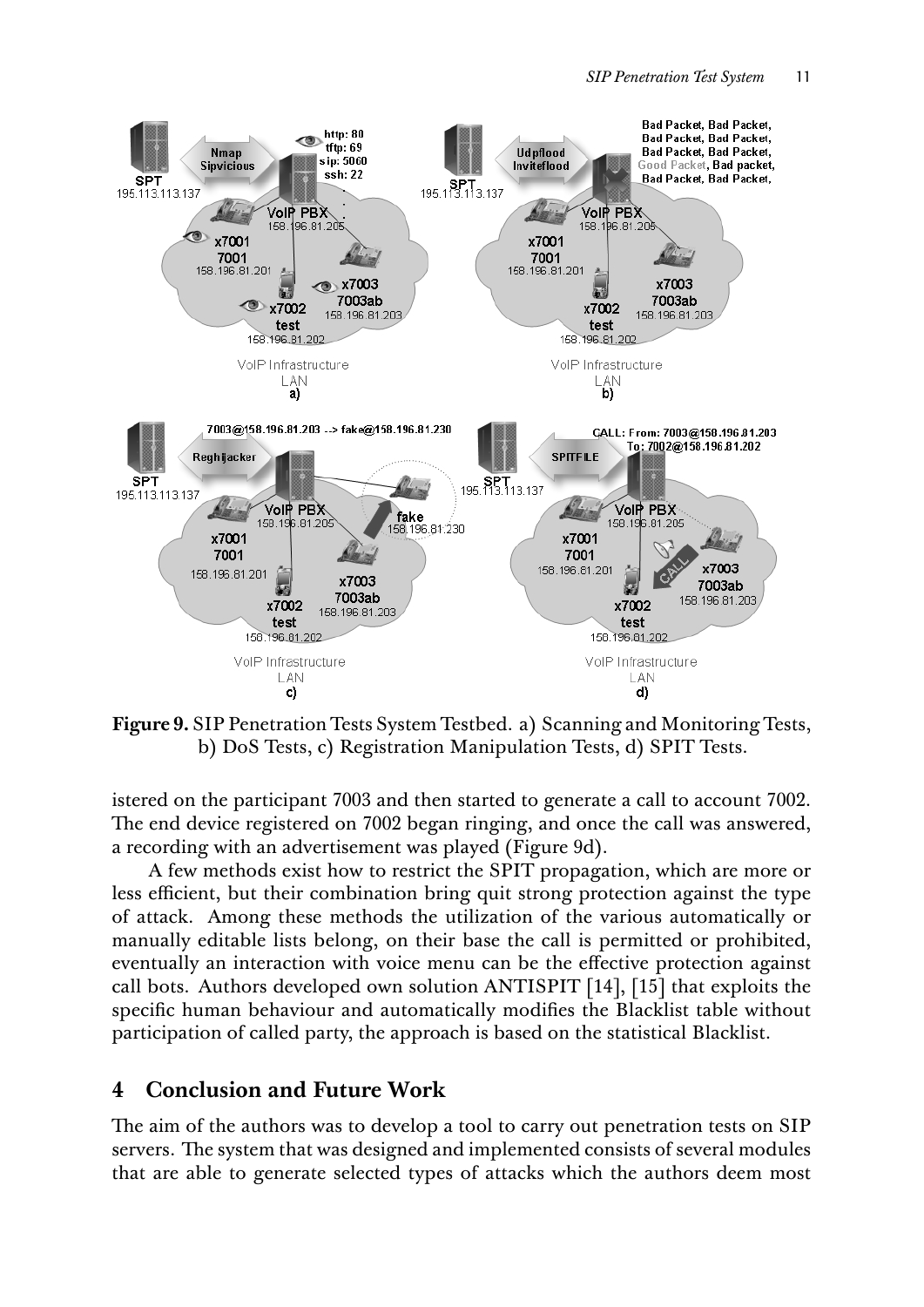popular. The system then analyses to what extent is the target component secured, drafts assessments containing tests' results and proposes factual recommendations to ensure security against the threat concerned. The assessment report is sent as a text document to an e-mail. The system is currently under intensive testing. It is planned that in the future, it will be extended to include other testing modules and functions such as for instance testing of the whole VoIP infrastructure and heavy testing of individual components in CESNET infrastructure.

# **5 Acknowledgment**

This work was supported by CESNET, z.s.p.o. in a framework of its research plan MSM6383917201 financed by MSMT CR. This report includes the result achieved by authors in a research activity Multimedia transmissions and collaborative environment<sup>1</sup>.

# **References**

- [1] ROGERS, M. (Ed.). *Nessus Network Auditing, Second Edition.* Burlington (MA): Syngress, 2008. ISBN 978-1-59794-208-9.
- [2] CHOCHELINSKI, R.; BARONAK, I. Private Telecommunication Network Based on NGN. In *32nd International Conference on Telecommunications and Signal Processing*, Dunakiliti, Hungary, 2009, p. 162–167.
- [3] BATES, J.; GALLON, C.; BOCCI, M.; WALKER, S.; TAYLOR, T. *Converged Multimedia Networks.* Chichester: Wiley, 2006. 364 p. ISBN 978-0-470- 02553-6.
- [4] VOZŇÁK, M. *Voice over IP*. Ostrava: VSB Technical University of Ostrava, 2008.
- [5] WINTERMEYER, S.; BOSCH, S. *Practical Asterisk 1.4 and 1.6: From Beginner to Expert*. Addison-Wesley, 2009. 840 p. ISBN 978-0-3215-2566-6.
- [6] GONCALVES, F. E. *Building Telephony Systems with OpenSIPS 1.6"*, Birmingham: Packt Publishing, 2010. 274p. ISBN 978-1-849510-74-5.
- [7] SISALEM, D.; FLOROIU, J.; KUTHAN, J.; ABEND, U.; SCHULZRINNE, H. *SIP Security*. Chichester: Wiley, 2009. 350p. ISBN 978-0-470-51636-2.
- [8] LEE, J.; WARE, B. *Open Source Development with LAMP: Using Linux, Apache, MySQL, Perl, and PHP.* Addison-Wesley, 2003. ISBN 0-201-77061-X.
- [9] LYON, G.F. *Nmap Network Scanning: The Official Nmap Project Guide to Network Discovery and Security Scanning.* Sunnyvale (CA): Insecure.Com LLC, 2008. 468 p. ISBN 978-0-9799587-1-7.
- [10] VOZŇÁK, M.; ROZHON, J. SIP Infrastructure Performance Testing. In *9th International Conference on Telecommunications an Informatics*, Catania, Italy, 2010, p. 153–158.

<sup>1</sup> http://www.ces.net/project/15/